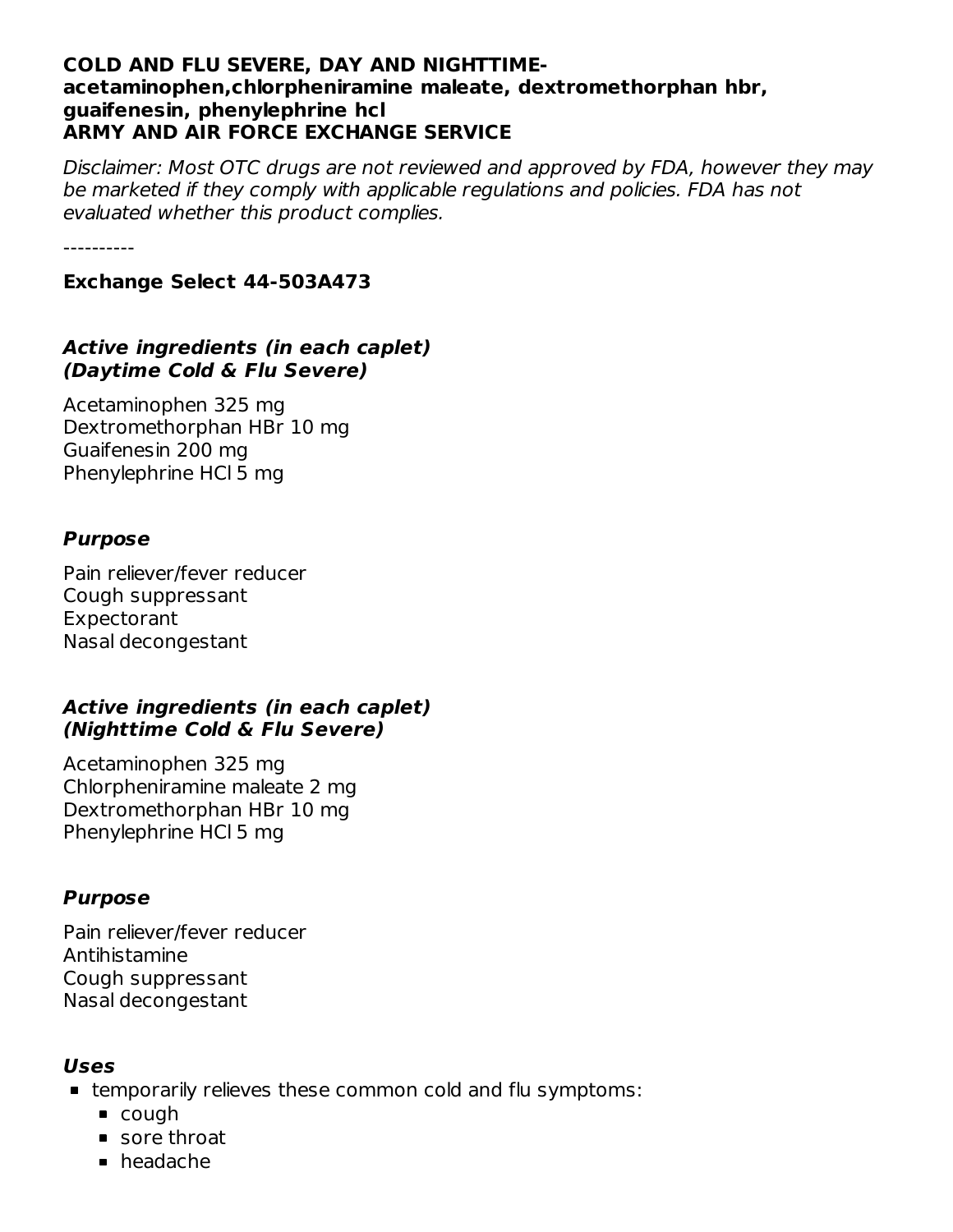- nasal congestion
- minor aches and pains
- sinus congestion and pressure **(Nighttime only)**
- sneezing and runny nose **(Nighttime only)**
- helps clear nasal passages **(Nighttime only)**
- **Example 1** relieves cough to help you sleep **(Nighttime only)**
- help loosen phlegm (mucus) and thin bronchial secretions to make coughs more productive **(Daytime only)**
- **Example 1** temporarily reduces fever

## **Warnings**

**Liver warning:** This product contains acetaminophen. Severe liver damage may occur if you take

- more than 4,000 mg of acetaminophen in 24 hours
- 3 or more alcoholic drinks every day while using this product
- with other drugs containing acetaminophen

**Allergy alert:** Acetaminophen may cause severe skin reactions. Symptoms may include:

- **skin reddening**
- **•** blisters
- $rac{1}{2}$  rash

If a skin reaction occurs, stop use and seek medical help right away.

**Sore throat warning:** If sore throat is severe, persists for more than 2 days, is accompanied or followed by fever, headache, rash, nausea, or vomiting, consult a doctor promptly.

## **Do not use**

- with any other drug containing acetaminophen (prescription or nonprescription). If you are not sure whether a drug contains acetaminophen, ask a doctor or pharmacist.
- if you are now taking a prescription monoamine oxidase inhibitor (MAOI) (certain drugs for depression, psychiatric or emotional conditions, or Parkinson's disease), or for 2 weeks after stopping the MAOI drug. If you do not know if your prescription drug contains an MAOI, ask a doctor or pharmacist before taking this product.
- **If you have ever had an allergic reaction to this product or any of its ingredients**

## **Ask a doctor before use if you have**

- liver disease
- **thyroid disease**
- diabetes
- high blood pressure
- **heart disease**
- glaucoma **(Nighttime only)**
- cough that occurs with too much phlegm (mucus)
- difficulty in urination due to enlargement of the prostate gland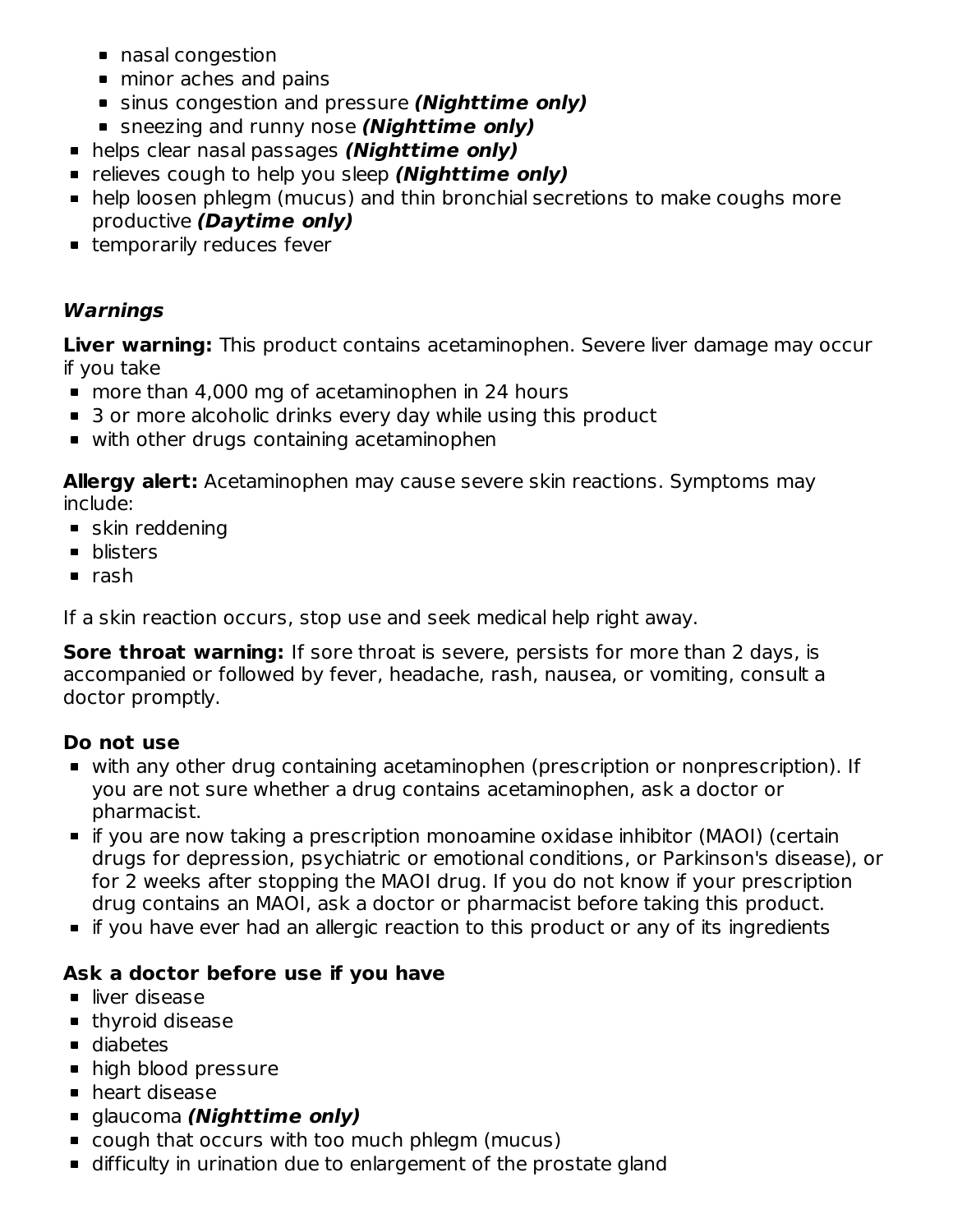- persistent or chronic cough such as occurs with smoking, asthma, chronic bronchitis, or emphysema
- a breathing problem such as emphysema or chronic bronchitis **(Nighttime only)**

## **Ask a doctor or pharmacist before use if you are**

- **taking the blood thinning drug warfarin**
- taking sedatives or tranquilizers **(Nighttime only)**

# **When using this product**

- **do not exceed recommended dosage**
- excitability may occur, especially in children **(Nighttime only)**
- marked drowsiness may occur **(Nighttime only)**
- avoid alcoholic beverages **(Nighttime only)**
- use caution when driving a motor vehicle or operating machinery **(Nighttime only)**
- alcohol, sedatives, and tranquilizers may increase drowsiness **(Nighttime only)**

## **Stop use and ask a doctor if**

- nervousness, dizziness, or sleeplessness occur
- pain, nasal congestion, or cough gets worse or lasts more than 7 days
- **new symptoms occur**
- **F** fever gets worse or lasts more than 3 days
- **Periode** redness or swelling is present
- cough comes back or occurs with rash or headache that lasts. These could be signs of a serious condition.

## **If pregnant or breast-feeding,**

ask a health professional before use.

## **Keep out of reach of children.**

In case of accidental overdose, get medical help or contact a Poison Control Center right away. Prompt medical attention is critical for adults as well as for children even if you do not notice any signs or symptoms.

## **Read each section carefully. Do not take DAYTIME and NIGHTTIME products at the same time.**

## **Directions**

- **do not take more than directed**
- **a** adults and children 12 years and over
	- take 2 caplets every 4 hours
	- swallow whole do not crush, chew, or dissolve
	- do not take more than 10 caplets in 24 hours
- children under 12 years: ask a doctor

## **Other information**

**TAMPER EVIDENT: DO NOT USE IF OUTER PACKAGE IS OPENED OR BLISTER IS TORN OR BROKEN**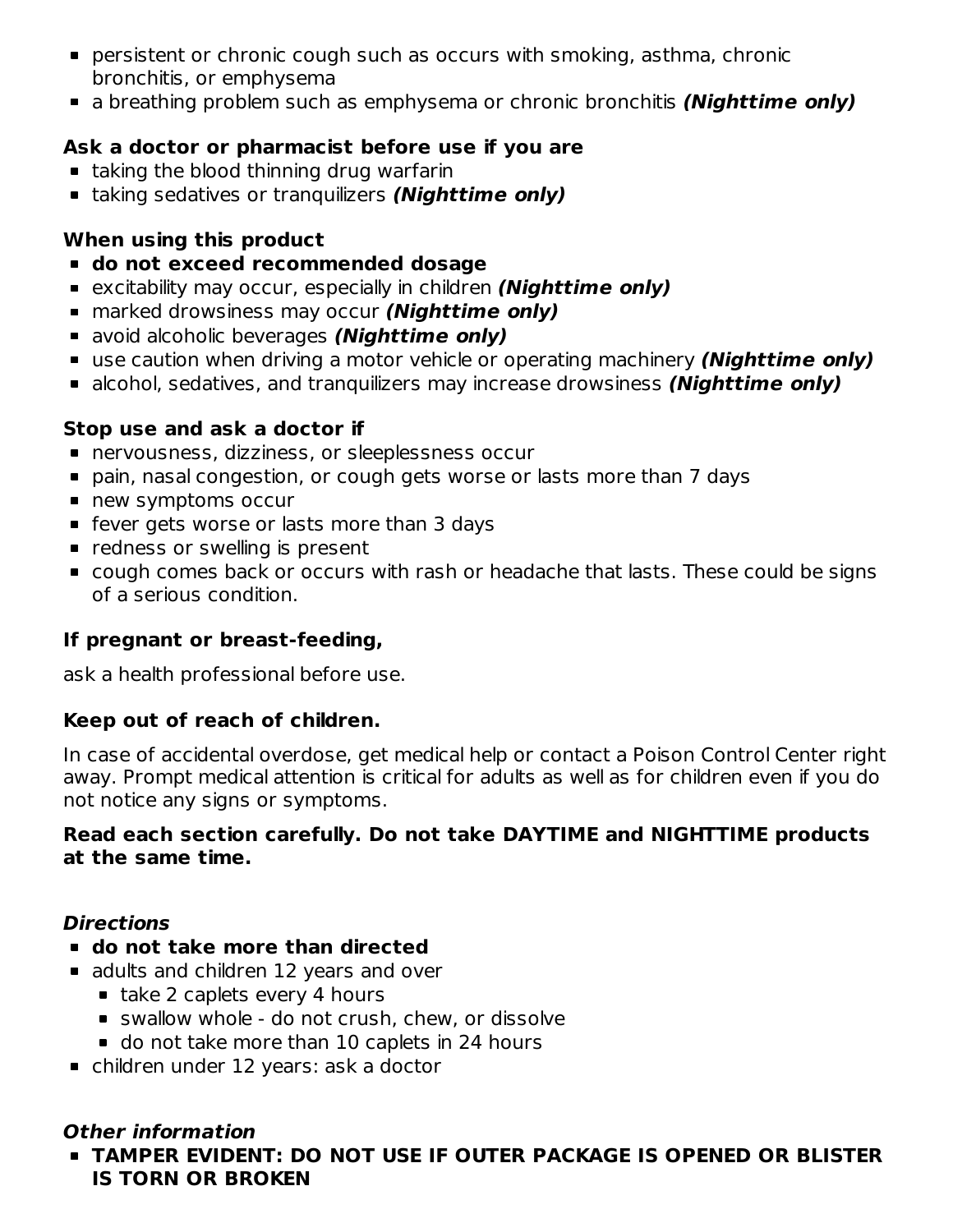- store at 25ºC (77ºF); excursions permitted between 15º-30ºC (59º-86ºF)
- **see end flap for expiration date and lot number**

## **Inactive ingredients (Daytime only)**

corn starch, crospovidone, D&C yellow #10 aluminum lake, flavor, magnesium stearate, maltodextrin, microcrystalline cellulose, polyethylene glycol, polyvinyl alcohol, povidone, silicon dioxide, sodium starch glycolate, stearic acid, sucralose, talc, titanium dioxide

## **Inactive ingredients (Nighttime only)**

corn starch, crospovidone, FD&C blue #1 aluminum lake, FD&C blue #2 aluminum lake, flavor, magnesium stearate, microcrystalline cellulose, polyethylene glycol, polyvinyl alcohol, povidone, silicon dioxide, sodium starch glycolate, stearic acid, sucralose, talc, titanium dioxide

#### **Questions or comments?**

**1-800-426-9391**

## **Principal display panel**

exchange✓**select**™

Do not take the Daytime and Nighttime caplets at the same time.

Compare To The Active Ingredients of Tylenol® COLD + FLU SEVERE Day & Tylenol® COLD + FLU SEVERE Night\*

#### DAY & NIGHTTIME **COLD & FLU SEVERE**

| <b>Acetaminophen</b>          | <b>Acetaminophen</b>          |
|-------------------------------|-------------------------------|
| Dextromethorphan HBr          | Chlorpheniramine maleate      |
| Guaifenesin                   | Dextromethorphan HBr          |
| Phenylephrine HCl             | Phenylephrine HCI             |
| <b>DAY</b>                    | <b>NIGHT</b>                  |
| • Pain Reliever/Fever Reducer | • Pain Reliever/Fever Reducer |
| • Cough Suppressant           | • Antihistamine               |
| • Expectorant                 | • Cough Suppressant           |
| • Nasal Decongestant          | • Nasal Decongestant          |
| <b>Actual Size</b>            | <b>Actual Size</b>            |
| <b>16</b> Caplets             | <b>8</b> Caplets              |

**24** TOTAL CAPLETS Pseudoephedrine Free

**TAMPER EVIDENT: DO NOT USE IF PACKAGE IS OPENED OR IF BLISTER UNIT IS TORN, BROKEN OR SHOWS ANY SIGNS OF TAMPERING**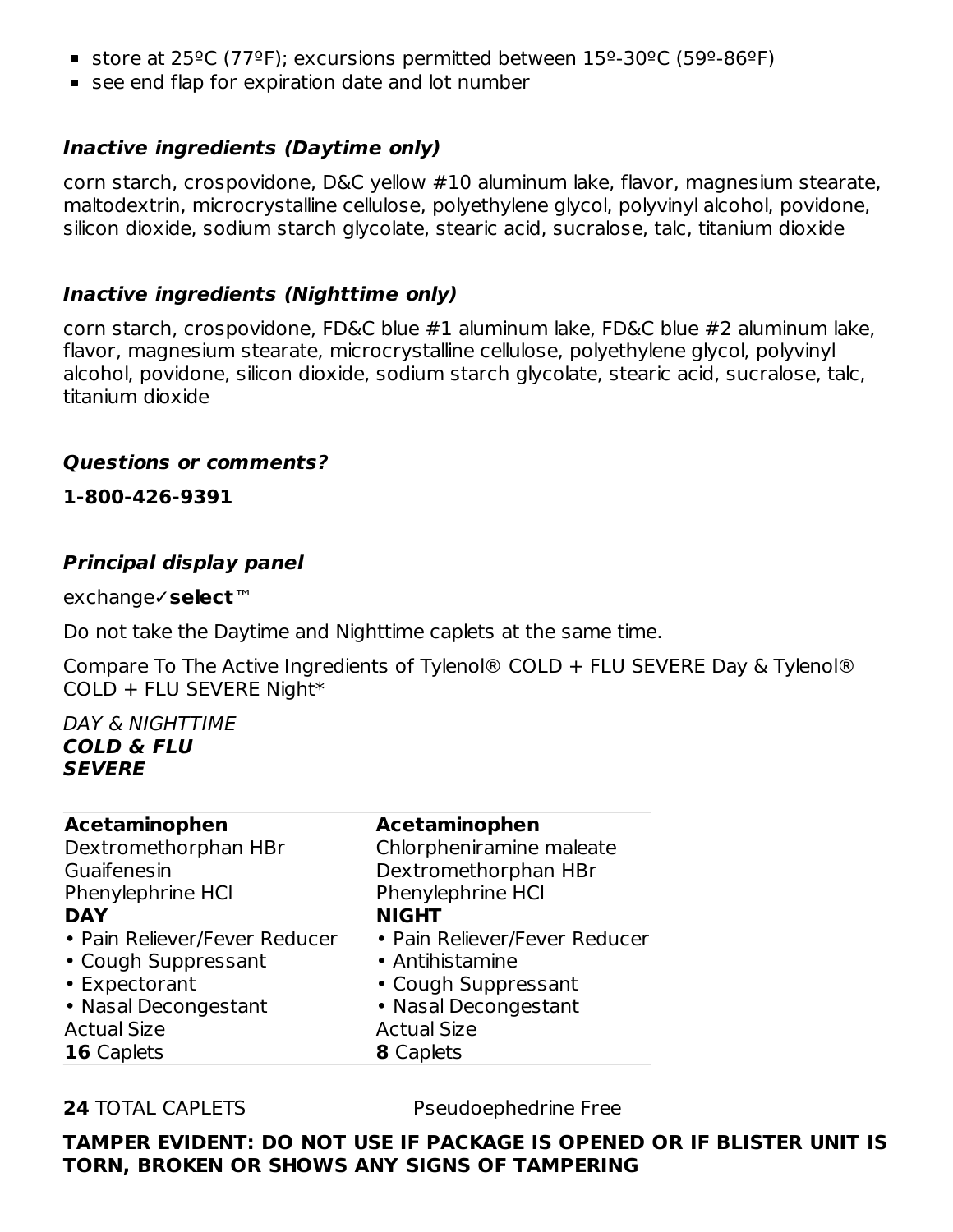\*This product is not manufactured or distributed by Johnson & Johnson Corporation, owner of the registered trademark Tylenol® COLD + FLU SEVERE Day & Tylenol® COLD + FLU SEVERE Night.

## **PARENTS:**

Learn about teen medicine abuse www.StopMedicineAbuse.org

50844 REV0718B50347308

# **"SATISFACTION GUARANTEED OR YOUR MONEY BACK"**

Manufactured For Your Military Exchanges Distributed by: LNK International, Inc., Hauppauge, NY 11788 1-800-426-9391



**Exchange Select 44-503A473**

# **COLD AND FLU SEVERE, DAY AND NIGHTTIME**

acetaminophen,chlorpheniramine maleate, dextromethorphan hbr, guaifenesin, phenylephrine hcl kit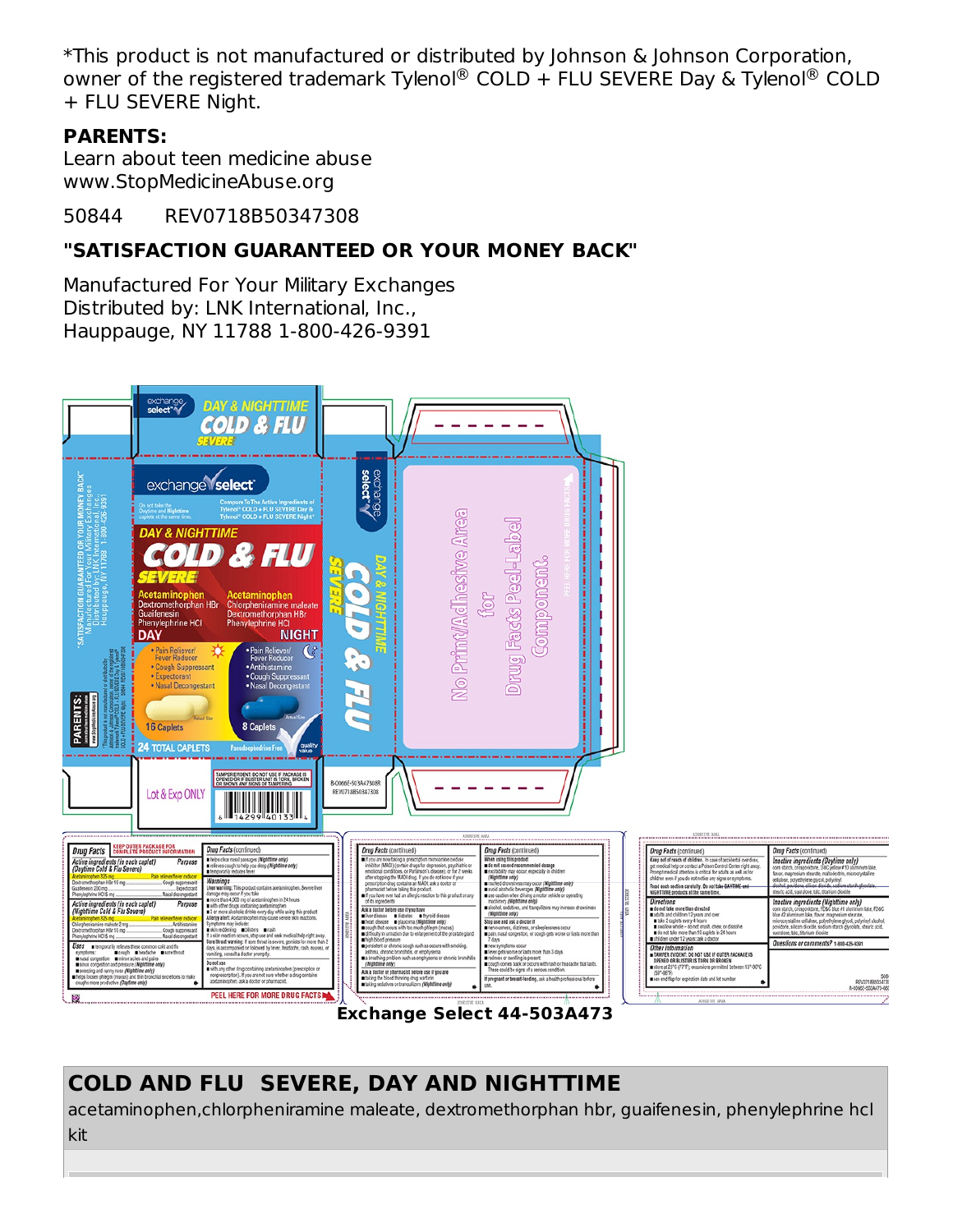|                                                                                     |                                                | <b>Product Information</b>     |                                        |                                                                                         |    |                                       |                                       |                 |                              |  |
|-------------------------------------------------------------------------------------|------------------------------------------------|--------------------------------|----------------------------------------|-----------------------------------------------------------------------------------------|----|---------------------------------------|---------------------------------------|-----------------|------------------------------|--|
| <b>HUMAN OTC DRUG</b><br><b>Product Type</b>                                        |                                                |                                |                                        |                                                                                         |    | <b>Item Code (Source)</b>             |                                       | NDC:55301-573   |                              |  |
|                                                                                     |                                                |                                |                                        |                                                                                         |    |                                       |                                       |                 |                              |  |
|                                                                                     |                                                |                                |                                        |                                                                                         |    |                                       |                                       |                 |                              |  |
|                                                                                     |                                                | <b>Packaging</b>               |                                        |                                                                                         |    |                                       |                                       |                 |                              |  |
| #                                                                                   |                                                | <b>Item Code</b>               |                                        | <b>Package Description</b>                                                              |    |                                       | <b>Marketing Start</b><br><b>Date</b> |                 | <b>Marketing End</b><br>Date |  |
| $\mathbf{1}$                                                                        |                                                |                                |                                        | NDC:55301-573- 1 in 1 CARTON; Type 0: Not a Combination                                 |    | 08/04/2005                            |                                       |                 |                              |  |
|                                                                                     | 08                                             |                                | Product                                |                                                                                         |    |                                       |                                       |                 |                              |  |
|                                                                                     |                                                |                                |                                        |                                                                                         |    |                                       |                                       |                 |                              |  |
|                                                                                     |                                                | <b>Quantity of Parts</b>       |                                        |                                                                                         |    |                                       |                                       |                 |                              |  |
|                                                                                     | Part $#$                                       |                                | <b>Package Quantity</b>                |                                                                                         |    |                                       | <b>Total Product Quantity</b>         |                 |                              |  |
| Part 1                                                                              |                                                | 2 BLISTER PACK                 |                                        |                                                                                         | 16 |                                       |                                       |                 |                              |  |
| Part 2                                                                              |                                                | 1 BLISTER PACK                 |                                        |                                                                                         | 8  |                                       |                                       |                 |                              |  |
|                                                                                     |                                                |                                |                                        |                                                                                         |    |                                       |                                       |                 |                              |  |
|                                                                                     |                                                |                                |                                        |                                                                                         |    |                                       |                                       |                 |                              |  |
|                                                                                     |                                                | Part 1 of 2                    |                                        |                                                                                         |    |                                       |                                       |                 |                              |  |
|                                                                                     |                                                |                                |                                        |                                                                                         |    |                                       |                                       |                 |                              |  |
|                                                                                     |                                                |                                |                                        | <b>COLD AND FLU DAY, SEVERE</b>                                                         |    |                                       |                                       |                 |                              |  |
|                                                                                     |                                                |                                |                                        | acetaminophen, dextromethorphan hbr, guaifenesin, phenylephrine hcl tablet, film coated |    |                                       |                                       |                 |                              |  |
|                                                                                     |                                                |                                |                                        |                                                                                         |    |                                       |                                       |                 |                              |  |
|                                                                                     |                                                |                                |                                        |                                                                                         |    |                                       |                                       |                 |                              |  |
|                                                                                     |                                                | <b>Product Information</b>     |                                        |                                                                                         |    |                                       |                                       |                 |                              |  |
|                                                                                     |                                                | <b>Route of Administration</b> |                                        | ORAL                                                                                    |    |                                       |                                       |                 |                              |  |
|                                                                                     |                                                |                                |                                        |                                                                                         |    |                                       |                                       |                 |                              |  |
|                                                                                     |                                                |                                |                                        |                                                                                         |    |                                       |                                       |                 |                              |  |
|                                                                                     |                                                |                                | <b>Active Ingredient/Active Moiety</b> |                                                                                         |    |                                       |                                       |                 |                              |  |
|                                                                                     |                                                |                                |                                        | <b>Ingredient Name</b>                                                                  |    |                                       | <b>Basis of Strength</b>              |                 | <b>Strength</b>              |  |
|                                                                                     |                                                |                                |                                        | ACETAMINOPHEN (UNII: 36209ITL9D) (ACETAMINOPHEN - UNII:36209ITL9D)                      |    |                                       | <b>ACETAMINOPHEN</b>                  | 325 mg          |                              |  |
|                                                                                     |                                                |                                |                                        | <b>DEXTROMETHORPHAN HYDROBROMIDE (UNII: 9D2RTI9KYH)</b>                                 |    |                                       | <b>DEXTROMETHORPHAN</b>               |                 | 10 <sub>mg</sub>             |  |
|                                                                                     |                                                |                                | (DEXTROMETHORPHAN - UNII:7355X3ROTS)   |                                                                                         |    |                                       | <b>HYDROBROMIDE</b>                   |                 |                              |  |
| GUAIFENESIN (UNII: 495W7451VQ) (GUAIFENESIN - UNII:495W7451VQ)                      |                                                |                                |                                        |                                                                                         |    | <b>GUAIFENESIN</b>                    |                                       | 200 mg          |                              |  |
| PHENYLEPHRINE HYDROCHLORIDE (UNII: 04 A59TNS)) (PHENYLEPHRINE -<br>UNII:1WS297W6MV) |                                                |                                |                                        |                                                                                         |    | PHENYLEPHRINE<br><b>HYDROCHLORIDE</b> |                                       | 5 <sub>mg</sub> |                              |  |
|                                                                                     |                                                |                                |                                        |                                                                                         |    |                                       |                                       |                 |                              |  |
|                                                                                     |                                                |                                |                                        |                                                                                         |    |                                       |                                       |                 |                              |  |
|                                                                                     |                                                | <b>Inactive Ingredients</b>    |                                        |                                                                                         |    |                                       |                                       |                 |                              |  |
|                                                                                     |                                                |                                |                                        | <b>Ingredient Name</b>                                                                  |    |                                       |                                       |                 | <b>Strength</b>              |  |
|                                                                                     |                                                |                                | <b>STARCH, CORN (UNII: O8232NY3SJ)</b> |                                                                                         |    |                                       |                                       |                 |                              |  |
|                                                                                     |                                                |                                | CROSPOVIDONE (UNII: 2S7830E561)        |                                                                                         |    |                                       |                                       |                 |                              |  |
|                                                                                     |                                                |                                |                                        | D&C YELLOW NO. 10 ALUMINUM LAKE (UNII: CQ3XH3DET6)                                      |    |                                       |                                       |                 |                              |  |
|                                                                                     | MAGNESIUM STEARATE (UNII: 70097M6I30)          |                                |                                        |                                                                                         |    |                                       |                                       |                 |                              |  |
|                                                                                     | <b>MALTODEXTRIN (UNII: 7CVR7L4A2D)</b>         |                                |                                        |                                                                                         |    |                                       |                                       |                 |                              |  |
|                                                                                     | CELLULOSE, MICROCRYSTALLINE (UNII: OP1R32D61U) |                                |                                        |                                                                                         |    |                                       |                                       |                 |                              |  |
|                                                                                     |                                                |                                |                                        | POLYETHYLENE GLYCOL, UNSPECIFIED (UNII: 3WQ0SDWLA)                                      |    |                                       |                                       |                 |                              |  |
|                                                                                     |                                                |                                |                                        | POLYVINYL ALCOHOL, UNSPECIFIED (UNII: 532B59J990)                                       |    |                                       |                                       |                 |                              |  |
|                                                                                     |                                                |                                | POVIDONE (UNII: FZ989GH94E)            |                                                                                         |    |                                       |                                       |                 |                              |  |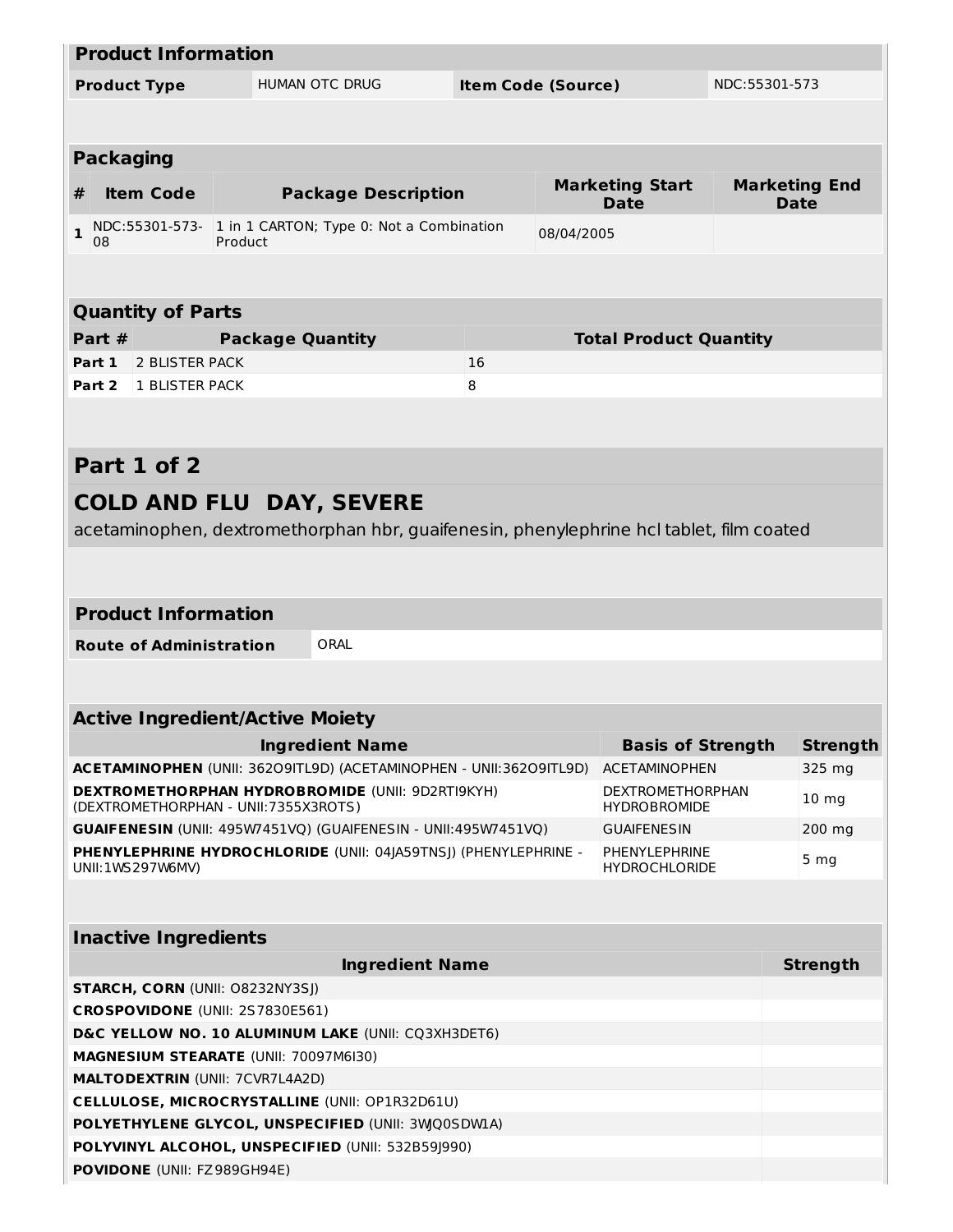| <b>SILICON DIOXIDE (UNII: ETJ7Z6XBU4)</b>                                                  |                                                                                                                                                                       |                                                |                                                                                               |                                       |                          |                                     |  |  |
|--------------------------------------------------------------------------------------------|-----------------------------------------------------------------------------------------------------------------------------------------------------------------------|------------------------------------------------|-----------------------------------------------------------------------------------------------|---------------------------------------|--------------------------|-------------------------------------|--|--|
|                                                                                            |                                                                                                                                                                       |                                                | SODIUM STARCH GLYCOLATE TYPE A POTATO (UNII: 5856J3G2A2)                                      |                                       |                          |                                     |  |  |
|                                                                                            | <b>STEARIC ACID (UNII: 4ELV7Z65AP)</b>                                                                                                                                |                                                |                                                                                               |                                       |                          |                                     |  |  |
|                                                                                            | <b>SUCRALOSE (UNII: 96K6UQ3ZD4)</b>                                                                                                                                   |                                                |                                                                                               |                                       |                          |                                     |  |  |
| TALC (UNII: 7SEV7J4R1U)                                                                    |                                                                                                                                                                       |                                                |                                                                                               |                                       |                          |                                     |  |  |
|                                                                                            | TITANIUM DIOXIDE (UNII: 15FIX9V2JP)                                                                                                                                   |                                                |                                                                                               |                                       |                          |                                     |  |  |
|                                                                                            |                                                                                                                                                                       |                                                |                                                                                               |                                       |                          |                                     |  |  |
|                                                                                            | <b>Product Characteristics</b>                                                                                                                                        |                                                |                                                                                               |                                       |                          |                                     |  |  |
|                                                                                            |                                                                                                                                                                       |                                                |                                                                                               |                                       |                          |                                     |  |  |
| Color                                                                                      |                                                                                                                                                                       | yellow                                         | <b>Score</b>                                                                                  |                                       | no score                 |                                     |  |  |
| <b>Shape</b>                                                                               |                                                                                                                                                                       | <b>OVAL</b>                                    | <b>Size</b>                                                                                   |                                       | 19mm                     |                                     |  |  |
| Flavor                                                                                     |                                                                                                                                                                       | <b>MINT</b>                                    | <b>Imprint Code</b>                                                                           |                                       | 44;503                   |                                     |  |  |
| <b>Contains</b>                                                                            |                                                                                                                                                                       |                                                |                                                                                               |                                       |                          |                                     |  |  |
|                                                                                            |                                                                                                                                                                       |                                                |                                                                                               |                                       |                          |                                     |  |  |
| <b>Packaging</b>                                                                           |                                                                                                                                                                       |                                                |                                                                                               |                                       |                          |                                     |  |  |
|                                                                                            |                                                                                                                                                                       |                                                |                                                                                               |                                       |                          |                                     |  |  |
| <b>Item</b><br>#<br>Code                                                                   |                                                                                                                                                                       | <b>Package Description</b>                     |                                                                                               | <b>Marketing Start</b><br><b>Date</b> |                          | <b>Marketing End</b><br><b>Date</b> |  |  |
| $\mathbf{1}$                                                                               |                                                                                                                                                                       | 8 in 1 BLISTER PACK; Type 0: Not a Combination |                                                                                               |                                       |                          |                                     |  |  |
|                                                                                            | Product                                                                                                                                                               |                                                |                                                                                               |                                       |                          |                                     |  |  |
|                                                                                            |                                                                                                                                                                       |                                                |                                                                                               |                                       |                          |                                     |  |  |
|                                                                                            |                                                                                                                                                                       |                                                |                                                                                               |                                       |                          |                                     |  |  |
|                                                                                            | <b>Marketing Information</b>                                                                                                                                          |                                                |                                                                                               |                                       |                          |                                     |  |  |
| <b>Marketing</b>                                                                           |                                                                                                                                                                       |                                                | <b>Application Number or Monograph</b>                                                        | <b>Marketing Start</b>                |                          | <b>Marketing End</b>                |  |  |
| Category                                                                                   |                                                                                                                                                                       | <b>Citation</b>                                |                                                                                               | Date                                  |                          | Date                                |  |  |
| OTC monograph final                                                                        | part341                                                                                                                                                               |                                                |                                                                                               | 08/04/2005                            |                          |                                     |  |  |
|                                                                                            |                                                                                                                                                                       |                                                |                                                                                               |                                       |                          |                                     |  |  |
|                                                                                            |                                                                                                                                                                       |                                                |                                                                                               |                                       |                          |                                     |  |  |
| Part 2 of 2                                                                                |                                                                                                                                                                       |                                                |                                                                                               |                                       |                          |                                     |  |  |
|                                                                                            |                                                                                                                                                                       |                                                |                                                                                               |                                       |                          |                                     |  |  |
|                                                                                            |                                                                                                                                                                       | <b>COLD AND FLU NIGHTTIME, SEVERE</b>          |                                                                                               |                                       |                          |                                     |  |  |
|                                                                                            |                                                                                                                                                                       |                                                | acetaminophen, chlorpheniramine maleate, dextromethorphan hbr, phenylephrine hcl tablet, film |                                       |                          |                                     |  |  |
| coated                                                                                     |                                                                                                                                                                       |                                                |                                                                                               |                                       |                          |                                     |  |  |
|                                                                                            |                                                                                                                                                                       |                                                |                                                                                               |                                       |                          |                                     |  |  |
|                                                                                            |                                                                                                                                                                       |                                                |                                                                                               |                                       |                          |                                     |  |  |
| <b>Product Information</b>                                                                 |                                                                                                                                                                       |                                                |                                                                                               |                                       |                          |                                     |  |  |
|                                                                                            | <b>Route of Administration</b>                                                                                                                                        |                                                |                                                                                               |                                       |                          |                                     |  |  |
|                                                                                            | ORAL                                                                                                                                                                  |                                                |                                                                                               |                                       |                          |                                     |  |  |
|                                                                                            |                                                                                                                                                                       |                                                |                                                                                               |                                       |                          |                                     |  |  |
| <b>Active Ingredient/Active Moiety</b>                                                     |                                                                                                                                                                       |                                                |                                                                                               |                                       |                          |                                     |  |  |
|                                                                                            |                                                                                                                                                                       | <b>Ingredient Name</b>                         |                                                                                               |                                       | <b>Basis of Strength</b> | <b>Strength</b>                     |  |  |
|                                                                                            | ACETAMINOPHEN (UNII: 36209ITL9D) (ACETAMINOPHEN - UNII:36209ITL9D)                                                                                                    | <b>ACETAMINOPHEN</b>                           |                                                                                               | 325 mg                                |                          |                                     |  |  |
| CHLORPHENIRAMINE MALEATE (UNII: V1Q0090J9Z) (CHLORPHENIRAMINE -<br><b>CHLORPHENIRAMINE</b> |                                                                                                                                                                       |                                                |                                                                                               |                                       |                          |                                     |  |  |
| 2 <sub>mg</sub><br>UNII: 3U6IO1965U)<br><b>MALEATE</b>                                     |                                                                                                                                                                       |                                                |                                                                                               |                                       |                          |                                     |  |  |
|                                                                                            | <b>DEXTROMETHORPHAN HYDROBROMIDE (UNII: 9D2RTI9KYH)</b><br><b>DEXTROMETHORPHAN</b><br>10 <sub>mg</sub><br>(DEXTROMETHORPHAN - UNII:7355X3ROTS)<br><b>HYDROBROMIDE</b> |                                                |                                                                                               |                                       |                          |                                     |  |  |
| PHENYLEPHRINE HYDROCHLORIDE (UNII: 04JA59TNSJ) (PHENYLEPHRINE -<br>PHENYLEPHRINE           |                                                                                                                                                                       |                                                |                                                                                               |                                       |                          |                                     |  |  |
| 5 <sub>mg</sub><br>UNII:1WS297W6MV)<br><b>HYDROCHLORIDE</b>                                |                                                                                                                                                                       |                                                |                                                                                               |                                       |                          |                                     |  |  |
|                                                                                            |                                                                                                                                                                       |                                                |                                                                                               |                                       |                          |                                     |  |  |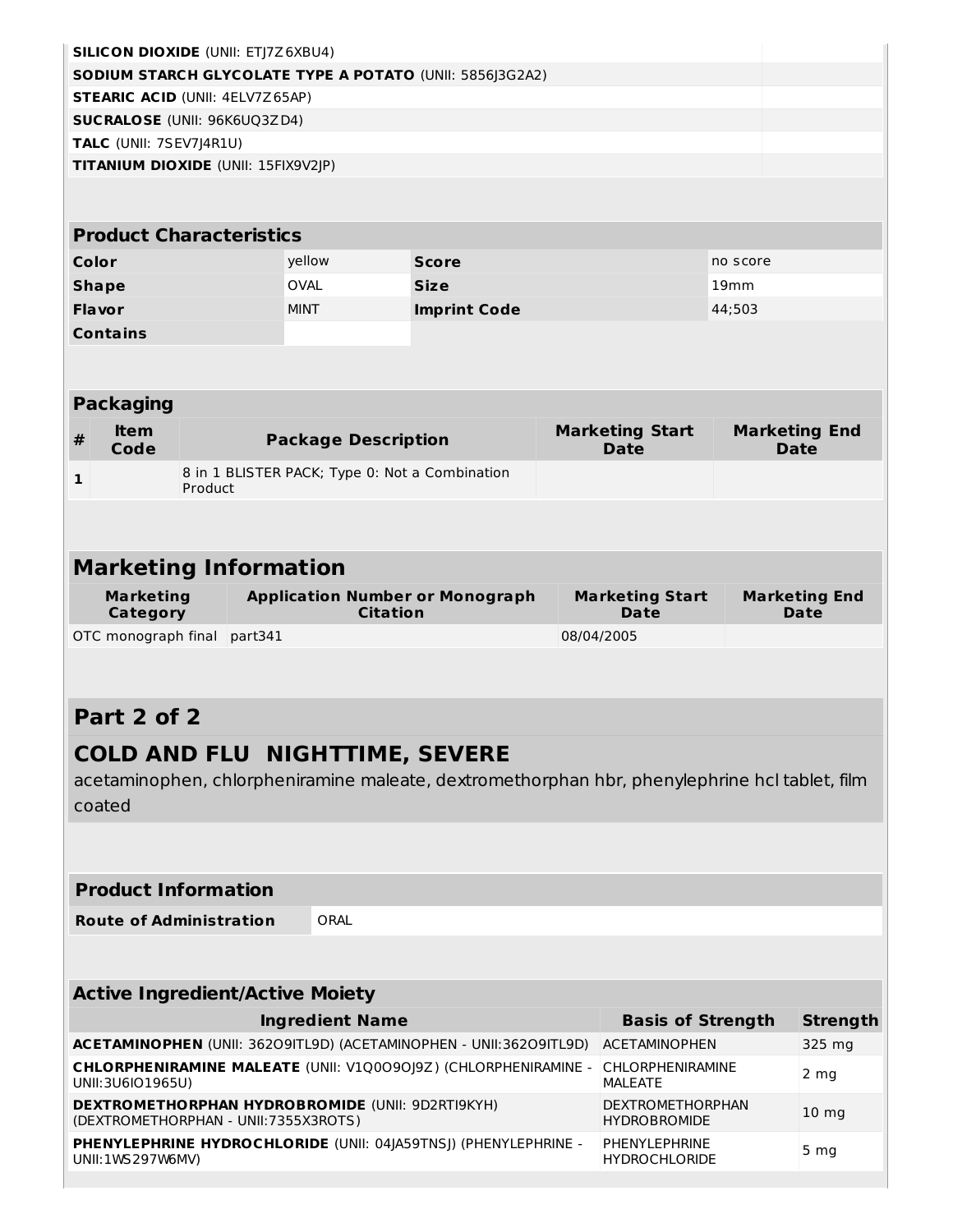| <b>Inactive Ingredients</b>                                      |                                                                                     |         |         |                            |                 |                                                                 |  |                        |          |                      |
|------------------------------------------------------------------|-------------------------------------------------------------------------------------|---------|---------|----------------------------|-----------------|-----------------------------------------------------------------|--|------------------------|----------|----------------------|
| <b>Ingredient Name</b><br><b>STARCH, CORN (UNII: O8232NY3SJ)</b> |                                                                                     |         |         |                            |                 |                                                                 |  | <b>Strength</b>        |          |                      |
|                                                                  |                                                                                     |         |         |                            |                 |                                                                 |  |                        |          |                      |
|                                                                  | CROSPOVIDONE (UNII: 2S7830E561)<br>FD&C BLUE NO. 1 ALUMINUM LAKE (UNII: J9EQA3S2JM) |         |         |                            |                 |                                                                 |  |                        |          |                      |
|                                                                  |                                                                                     |         |         |                            |                 | FD&C BLUE NO. 2--ALUMINUM LAKE (UNII: 4AQJ3LG584)               |  |                        |          |                      |
|                                                                  | <b>MAGNESIUM STEARATE (UNII: 70097M6I30)</b>                                        |         |         |                            |                 |                                                                 |  |                        |          |                      |
|                                                                  | <b>CELLULOSE, MICROCRYSTALLINE (UNII: OP1R32D61U)</b>                               |         |         |                            |                 |                                                                 |  |                        |          |                      |
|                                                                  |                                                                                     |         |         |                            |                 | POLYETHYLENE GLYCOL, UNSPECIFIED (UNII: 3WQ0SDWLA)              |  |                        |          |                      |
|                                                                  |                                                                                     |         |         |                            |                 | POLYVINYL ALCOHOL, UNSPECIFIED (UNII: 532B59J990)               |  |                        |          |                      |
|                                                                  | <b>POVIDONE</b> (UNII: FZ989GH94E)                                                  |         |         |                            |                 |                                                                 |  |                        |          |                      |
|                                                                  | <b>SILICON DIOXIDE (UNII: ETJ7Z6XBU4)</b>                                           |         |         |                            |                 |                                                                 |  |                        |          |                      |
|                                                                  |                                                                                     |         |         |                            |                 | <b>SODIUM STARCH GLYCOLATE TYPE A POTATO (UNII: 5856J3G2A2)</b> |  |                        |          |                      |
|                                                                  | <b>STEARIC ACID (UNII: 4ELV7Z65AP)</b>                                              |         |         |                            |                 |                                                                 |  |                        |          |                      |
|                                                                  | <b>SUCRALOSE (UNII: 96K6UQ3ZD4)</b>                                                 |         |         |                            |                 |                                                                 |  |                        |          |                      |
|                                                                  | TALC (UNII: 7SEV7J4R1U)                                                             |         |         |                            |                 |                                                                 |  |                        |          |                      |
|                                                                  | TITANIUM DIOXIDE (UNII: 15FIX9V2JP)                                                 |         |         |                            |                 |                                                                 |  |                        |          |                      |
|                                                                  |                                                                                     |         |         |                            |                 |                                                                 |  |                        |          |                      |
|                                                                  | <b>Product Characteristics</b>                                                      |         |         |                            |                 |                                                                 |  |                        |          |                      |
| Color                                                            |                                                                                     |         |         | blue                       |                 | <b>Score</b>                                                    |  |                        | no score |                      |
| <b>Shape</b>                                                     |                                                                                     |         |         | <b>OVAL</b>                |                 | <b>Size</b>                                                     |  |                        | 17mm     |                      |
| <b>Flavor</b>                                                    |                                                                                     |         |         | <b>MINT</b>                |                 | <b>Imprint Code</b>                                             |  |                        | 44;473   |                      |
| <b>Contains</b>                                                  |                                                                                     |         |         |                            |                 |                                                                 |  |                        |          |                      |
|                                                                  |                                                                                     |         |         |                            |                 |                                                                 |  |                        |          |                      |
|                                                                  | <b>Packaging</b>                                                                    |         |         |                            |                 |                                                                 |  |                        |          |                      |
| #                                                                | <b>Item</b>                                                                         |         |         | <b>Package Description</b> |                 |                                                                 |  | <b>Marketing Start</b> |          | <b>Marketing End</b> |
|                                                                  | Code                                                                                |         |         |                            |                 |                                                                 |  | Date                   |          | Date                 |
| $\mathbf{1}$                                                     |                                                                                     | Product |         |                            |                 | 8 in 1 BLISTER PACK; Type 0: Not a Combination                  |  |                        |          |                      |
|                                                                  |                                                                                     |         |         |                            |                 |                                                                 |  |                        |          |                      |
|                                                                  | <b>Marketing Information</b>                                                        |         |         |                            |                 |                                                                 |  |                        |          |                      |
|                                                                  | <b>Marketing</b>                                                                    |         |         |                            |                 | <b>Application Number or Monograph</b>                          |  | <b>Marketing Start</b> |          | <b>Marketing End</b> |
|                                                                  | <b>Category</b>                                                                     |         |         |                            | <b>Citation</b> |                                                                 |  | Date                   |          | Date                 |
|                                                                  | OTC monograph final                                                                 |         | part341 |                            |                 |                                                                 |  | 07/21/2005             |          |                      |
|                                                                  |                                                                                     |         |         |                            |                 |                                                                 |  |                        |          |                      |
|                                                                  | <b>Marketing Information</b>                                                        |         |         |                            |                 |                                                                 |  |                        |          |                      |
|                                                                  | <b>Marketing</b>                                                                    |         |         |                            |                 | <b>Application Number or Monograph</b>                          |  | <b>Marketing Start</b> |          | <b>Marketing End</b> |
|                                                                  | <b>Category</b>                                                                     |         |         |                            | <b>Citation</b> |                                                                 |  | Date                   |          | Date                 |
|                                                                  | OTC monograph final                                                                 |         | part341 |                            |                 |                                                                 |  | 08/04/2005             |          |                      |
|                                                                  |                                                                                     |         |         |                            |                 |                                                                 |  |                        |          |                      |

**Labeler -** ARMY AND AIR FORCE EXCHANGE SERVICE (001695568)